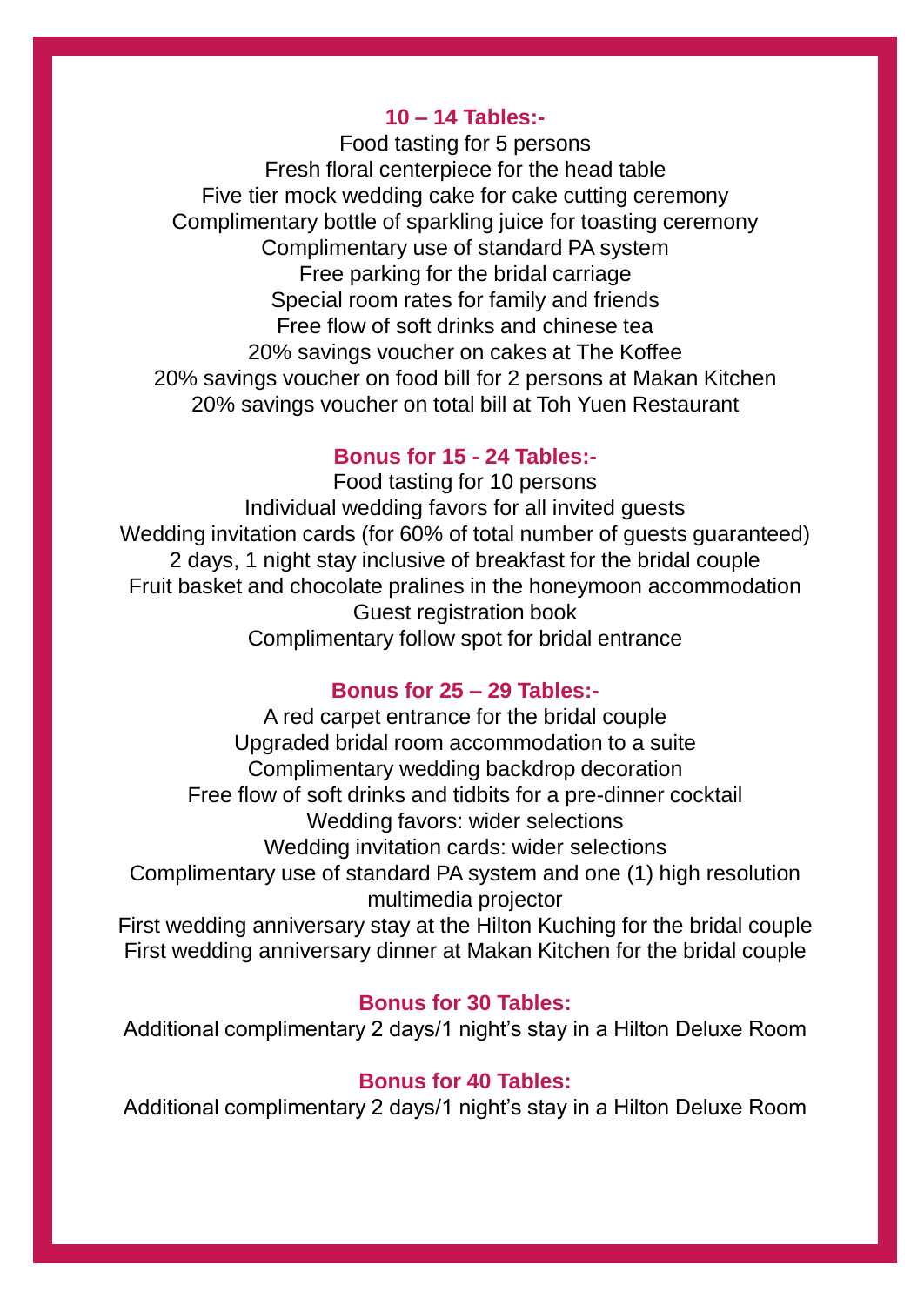# **MALAY WEDDING MENU RM 98+ Per Person**

## **STARTERS**

### **Guest may select three (3) items**

- □ Kerabu Ayam Bunga Kantan (Chicken Salad with Ginger Flower & Shredded Chili)
- Nasi Ulam (Authentic Malay Herbed Rice Salad)
- □ Bergedil Daging (Beef and Potato Patties)
- Acar Mentah (Cucumber and Pineapple Salad)
- □ Tau Hu Sumbat (Malay Stuffed Bean Curd with Shredded Vegetables & Peanut Chili Dip)
- □ Pasembur Lautan (Mixed Seafood and Vegetable, Sweet Potato Dips)
- □ Salad Sotong Putik Betik (Calamari Salad with Young Papaya)
- Gado Gado Kuah Kacang (An array of Boiled & Fried Vegetables serve with Peanut Dip)

## **SOUP**

#### **Guest may select one (1) item**

- □ Soto Ayam Berempah (Kampong Style Chicken Soup Flavored with Turmeric )
- □ Sup Daging Berempah (Traditional Beef Soup with Local Spices & Potatoes)
- □ Sup Kambing (Mutton Broth with Summer Vegetables & Spices)
- □ Sup Ikan Dengan Rumpai Laut (Stewed Fish Soup Flavored with Seaweed)

#### **MAIN COURSE**

#### **Guest may select one (1) item**

- $\Box$ Ayam Panggang Seri Menanti (Baked Chicken with Aromatic Local Spices)
- Ayam Panggang Percik (Baked Chicken with Turmeric and Coconut Sauce)
- □ Ayam Kurma Berkentang (Braised Chicken with Mixed Spice and Potato)
- □ Ayam Masak Cabai Kering (Stir-Fried Chicken with Dry Chili)
- Ayam Goreng Berempah (Fried Chicken with Spices)

### **FISH**

#### **Guest may select one (1) item**

- □ Kari Ikan Siakap Bendi (Traditional Seabass Fish Curry with Okra)
- □ Ikan Tenggiri Masak "Berlada" (Pan-Seared Mackerel Fillet with Indonesian Hot Chili Sauce)
- □ Sweet and Sour Fish Fillet (Choice of Sea-bass or Tilapia)
- □ Ikan Tilapia Goreng bersama Kuah Asam Pedas (Crispy Fried Tilapia with Hot and Sour Sauce)

#### **LAMB / BEEF**

#### **Guest may select one (1) item**

- □ Daging Masak Kicap Rempah Ratus (Braised Beef Fillet in Spice Soy Sauce)
- □ Kambing Masak Briyani (Braised Lamb with Aromatic Spices)
- □ Rendang Daging Tok (Braised Beef with Local Palm Sugar, Brown Coconut Paste & Local Spices)
- □ Kambing Vindaloo (Braised Lamb in Spiced Hot Chili Sauce)
- □ Kari Daging Berkentang (Creamy Beef Curry with Potato)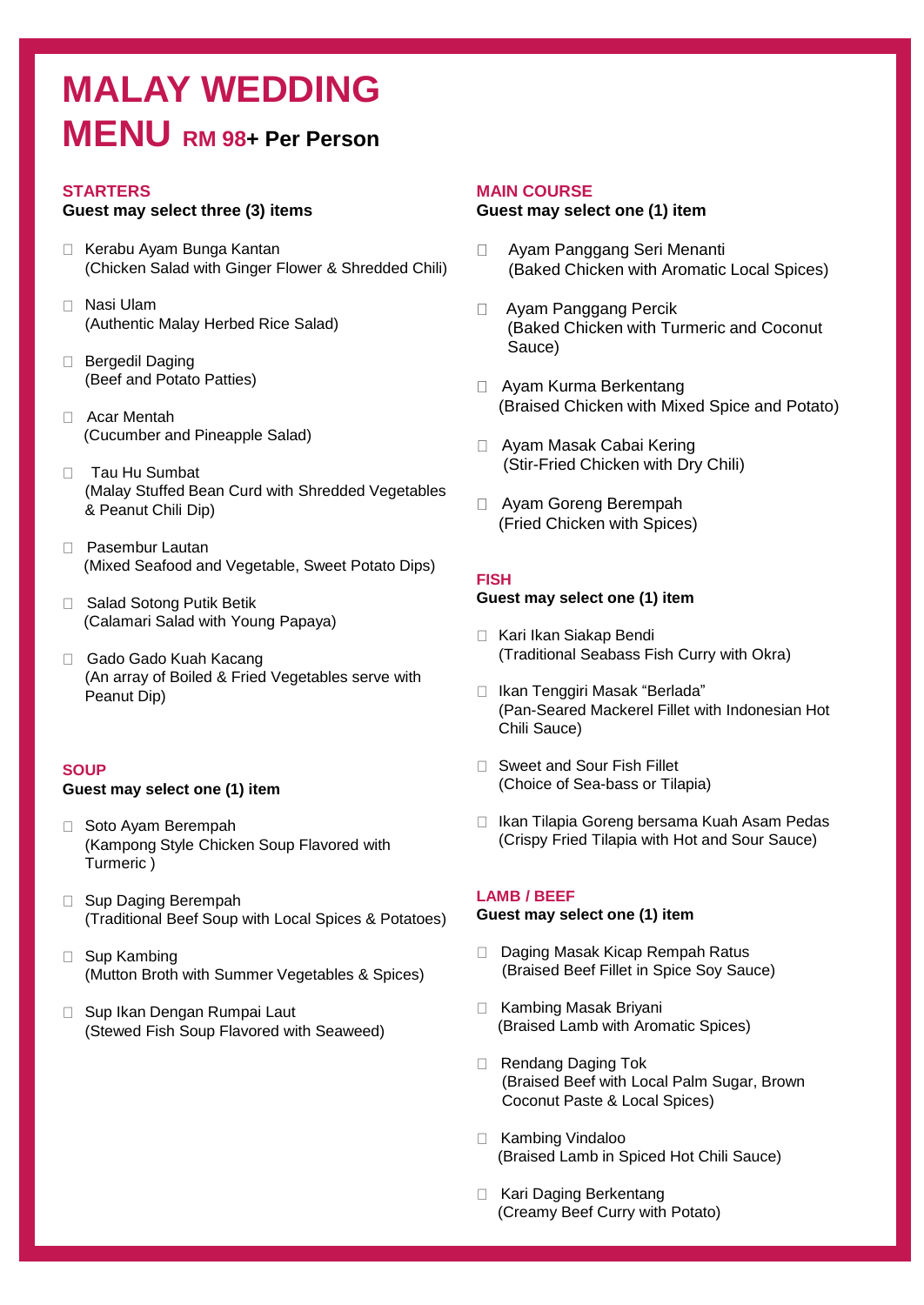# **MALAY WEDDING MENU RM 98+ Per Person**

# **CUTTLEFISH / PRAWN**

# **Guest may select one (1) item**

- □ Sotong Masak Lemak Cili Api (Braised Cuttlefish with Coconut Cream, Turmeric and Birds Eye Chili)
- □ Sotong Goreng Cili Kering (Stir-Fried Squid with Dry Chili & Bombay Onion)
- □ Udang Masak Merah (Stewed Prawns with Spicy Tomato Sauce)
- □ Udang Goreng Berempah dengan Kerabu Nenas (Deep Fried Prawns with Pineapple Salsa)
- □ Sotong Masak Kari Nenas Sarawak (Curry Cuttlefish with Sarawak Pineapple)

## **VEGETABLE**

## **Guest may select one (1) item**

- □ Sayur Campur Nusantara (Stir-Fried Mixed Vegetable with Turmeric)
- □ Sayur Campur (Stir-Fried Mixed Vegetable with Mustard Seed)
- □ Sayur Nangka Lemak (Jack fruit in Coconut Broth)
- □ Sayur Lodeh (Malaysian Vegetable Curry)
- □ Kalian Stir fried with Garlic

# **ALL ITEMS ARE:**

- **SERVED WITH STEAMED FRAGRANT RICE**
- **SERVED DOME STYLE**

## **DESSERTS**

#### **Guest may select two (2) items**

- Buah-Buahan Tempatan *Fresh Cut Fruits*  $\Box$
- $\Box$ Pengat Labu Kuning
- $\Box$ Bubur Jagung
- Bubur Pulut Hitam  $\Box$
- $\Box$ Sago Gula Melaka
- Pengat Pisang  $\Box$
- $\Box$ Ondeh- ondeh
- $\Box$ Ketayap
- $\Box$ Kuih Celorot
- $\Box$ Kuih Seri Muka
- Kuih Kosoi  $\Box$
- Bingka labu  $\Box$
- Kuih Tako  $\Box$
- $\Box$ Kuih Penyalam
- $\Box$ Pandan Swiss Roll
- $\Box$ Gula Apong Crème Caramel
- $\Box$ Kek Sarang Semut
- $\Box$ Borneo Coconut Cake